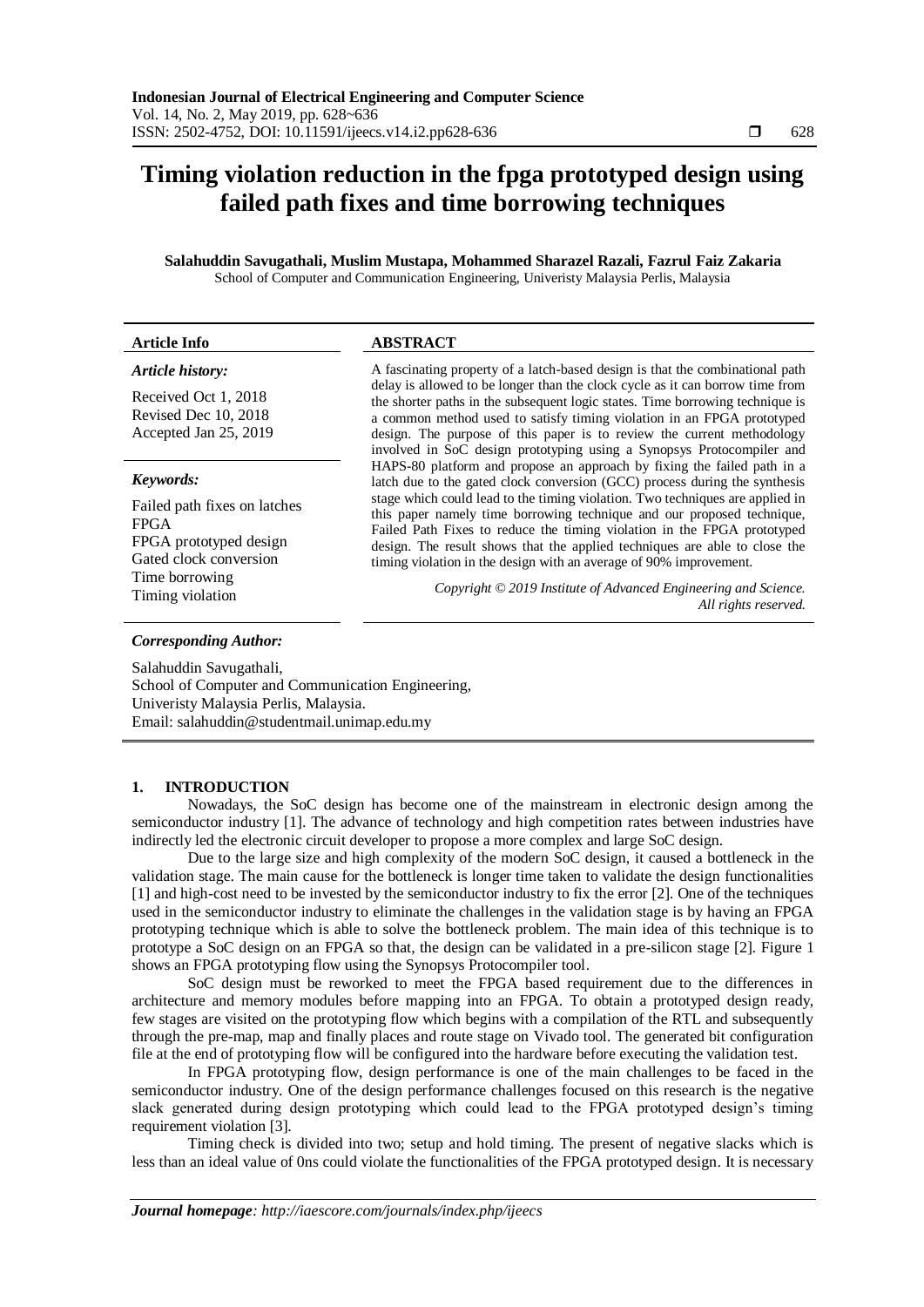to verify that FPGA prototype design meets the timing requirement and able to work with the intended clock speed. Therefore, in this paper, a root cause for the violation of timing requirement in the design will be analyzed before applying the time borrowing technique and our proposed technique Failed Path Fixes to reduce the timing violation as modern SoC timing closure critically depends upon the effectiveness of the timing fixes and its implementation [4].



Figure 1. FPGA Prototyping Flow

This paper is organized as follow; Section 2 describes an existing technique to close the timing requirement violation.While Section 3 discusses the step implemented in this research from the analyzation of the failed design until the implementation of the approached techniques. Section 4 will summarize the approached techniques with the percentage of the improvement.

## **2. LITERATURE REVIEW**

There are plenty of challenges had been highlighted in the previous reserach whilst in this research, reducing the timing violation will be focused on the single FPGA prototyping. In this section, an overview for timing analysis of latch-based circuit will be discussed. A basic fundamental of timing violation, the root cause for the failure of the timing to meet its specification for FPGA prototyping and also the techniques available and implied by previous researched will be discussed further.

## **2.1. Setup Timing Check**

Setup time is a minimum amount of time that a data should hold stable before the capture event to ensure the data are reliably sampled by the clock. This check is approached in order to make sure the propagation signal from one point to another point is not taking more than the required time.

## **2.2. Hold Timing Check**

Hold time is a minimum amount of time the data signal should hold stable after the capture event so that the data are reliably sampled by the clock. Purpose of this check is to assure that the data will not change while the sequential cell is in the process of capturing it.

[Figure](#page-2-0) 1 1 concludes both setup and hold times of a latch are measured relative to the trailing edge of the clock. Therefore, the longest path a1 must arrive at next latch L2 before setup time and the shortest path a2 must reach next latch L3 after hold time in order to achieve the timing requirement.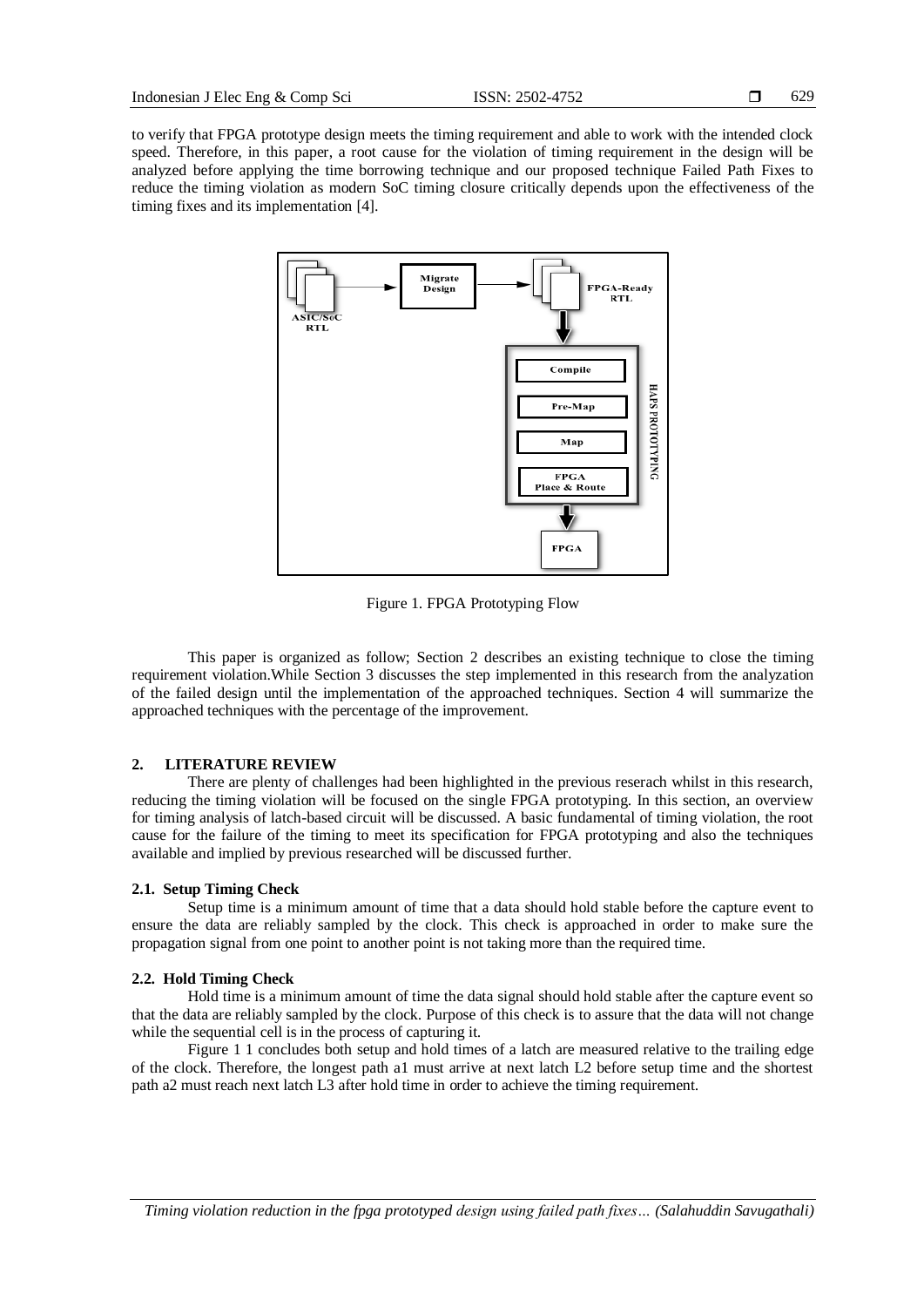

Figure 1. Latches timing diagram [5]

#### <span id="page-2-0"></span>**2.3. Gated Clock Conversion**

Clock gating is an effective technique used mostly in the SoC design to save dynamic power, where the peculiar clock will be shut down when it is not required [6]. Clock gating can be divided into two approaches, which one of them is RTL clock gating. RTL clock gating is used for optimization and improving the efficiency of the SoC design. RTL clock gating is designed into the SoC architecture as a part of RTL functionality where all the functionalities and clock for the passive block will be blocked. As an effect of that approach, a block of logic is not required for switching for many cycles then substantial dynamic power is preserved [7].

Modern FPGA synthesis tools like Synopsys protocompiler perform this process automatically without having the user to change the RTL [8]. However, the synthesys tool is not able to perform gated clock conversion for complex gating logic and gated clock are derived based on multiple clocks [9]. Therefore, a modified netlist after gated clock conversion will be compared against the original RTL netlist to find the root cause of the timing violation.

#### **2.4. Previous Research**

Many researches have been devoted previously to address the timing violation problem in an FPGA prototyping design. Work in [10] has been focused on the finding an optimal time borrowing solution by formulating time borrowing problem as a linear programming problem. While research in [11] presenting a dynamic timing control techniques to prevent timing failure by applying time borrowing and elastic clock stretching approaches. In [12], the problem has been identified, where a frequency is being capped by the constrained path between flip-flop stages in a digital circuit. This is due to guard-bonding used by the designer to prevent the timing violation. In order to tackle this problem, two strategies have been proposed in this research which is Time Borrowing Flip Flop (TBFF) which is also proposed by [11] in different research on optimizing the timing violation and Alternative Path Activation (APA). In [13], the researcher has proposed hybrid time borrowing techniques by utilizing a DFFC unitedly with dynamic clock stretching techniques which is to overcome the drawback from the previously proposed techniques in [14].

Therefore, in this research, to reduce the timing violation in FPGA prototyped design, a time borrowing techniques will be used. In addition, since the gated clock conversion is the main root for the existence of the timing violation in our design, then it will be optimized by setting an addition latches created by the protocompiler tool as a false path through the design constraints.

## **3. RESEARCH MEHODOLOGY**

In this section, all the steps taken in order to reduce the timing violation in an FPGA prototyped design will be discussed. Two designs have been used in this research to verify the proposed techniques which are design 1 and design 2 with a different number of logic blocks. Figure 2 shows the flow chart of impelementation step to reduce the timing violation in a prototyped design. A successful mapped design from the protocompiler tool will be exported to the Vivado tool for place and route stage.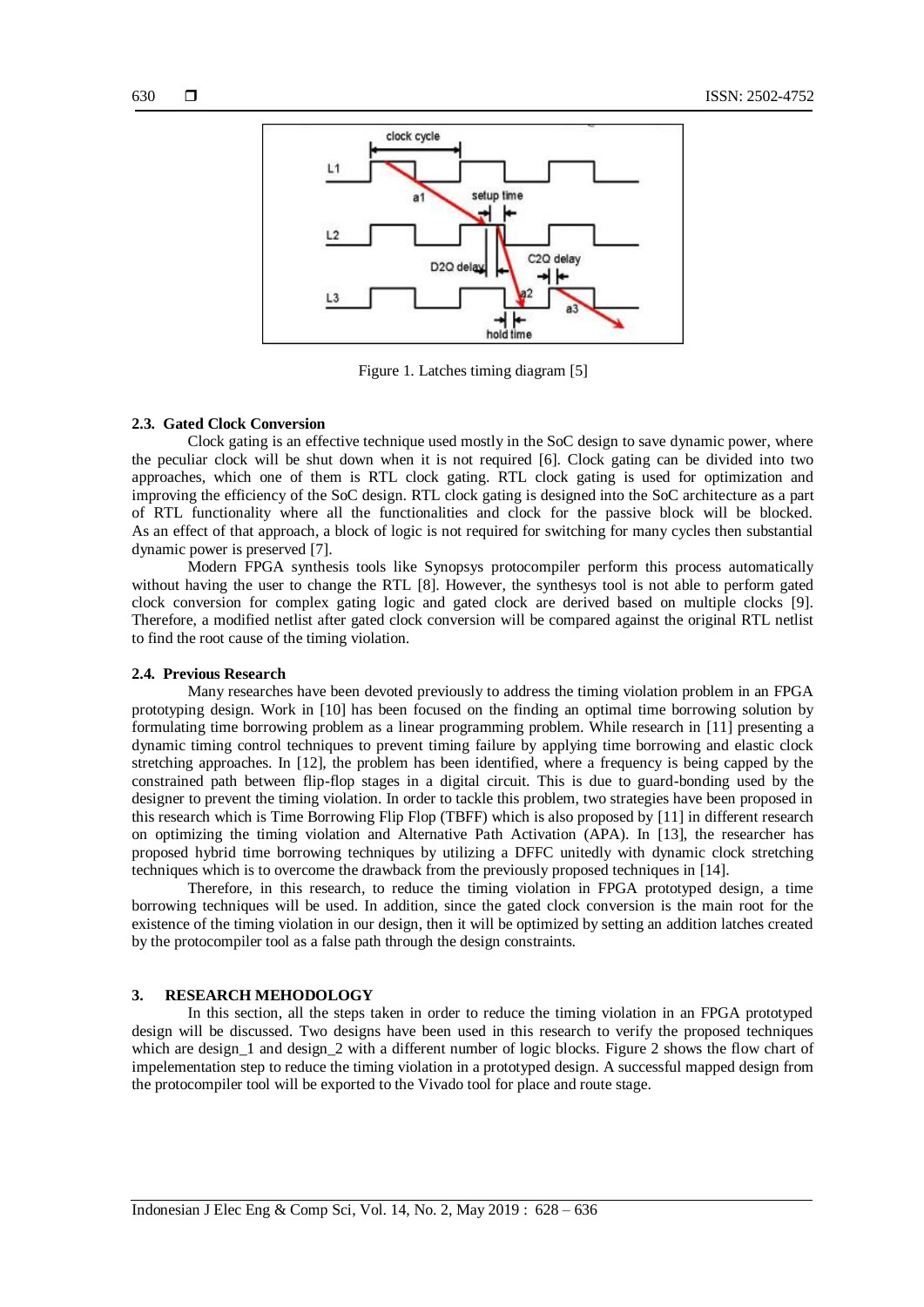

Figure 2. Flowchart of the implementation step

## **3.1. Timing Analysis**

Timing is a major consideration in the synthesis and physical implementation of synchronous digital circuits. Static timing analysis is a method of validating the timing performance of a design by checking all possible paths for timing violations under worst-case conditions. A Xilinx Vivado Integrated Design Environment (IDE) tools provide a timing report based on Static Timing Analysis (STA) techniques in the completion of place and route stage [15]. Analyzation and debugging the timing issues can be done based on the timing summary report generated by the tool since enough information and overview of all timing checks have been reported. The areas covered in the timing summary report is setup area (Max Delay Analysis) and hold area (Min delay Analysis). Setup area of the timing summary will be reporting the worst negative slack (WNS) and total negative slack (TNS) where WNS represent the worst slack of all the timing paths for max delay analysis while TNS represent the sum of all WNS violation. For hold area, the worst hold slack (WHS) and total hold slack (THS) will be reported where WHS represent the worst slack of all timing path for min delay analysis while THS represent the sum of all WHS violation. The negative value of TNS and WHS correspondents to a violation exists in the design and positive value represent all timing constraint is met. Figure 4 represents an example of timing report generated by Vivado tool at the end of the place and route process.

| Slack (VIOLATED) :                        | -0.62ns (arrival time - required time)                                                                               |
|-------------------------------------------|----------------------------------------------------------------------------------------------------------------------|
| Source:                                   | <b>xxx/D</b>                                                                                                         |
| <b>Destination:</b>                       | (clock source 'clk ix' (rise80.00ns fall8500.00ns peri<br>xxx/D<br>(positive level-sensitive latch clocked by clk 1x |
| <b>FARA GROUPE</b>                        | $c1x - 1x$                                                                                                           |
|                                           | Hold (Min.ac.Slow.Process.Corner) }                                                                                  |
| Requirement:                              | 0.00ns (clk 1x fall@500.00ns - clk 1x fall@500.00ns)                                                                 |
|                                           | Data Path Delay: 7.63ns (logic 0.45ns (5.92%) route 7.18ns (94.08%))                                                 |
| Logic Levels:                             | 4 (DIFFINBUF-1 IBUFCIRL-1 LUT2-1 LUT6-1)                                                                             |
| Clock Path Skew:                          | $6.96ns$ (DCD - SCD - CFR)                                                                                           |
|                                           | Destination Clock Delay (DCD): 6.96ns = ( \$06.96 - \$00.00 )                                                        |
|                                           | Source Clock Delay (SCD): 0.00ns = (500.00 - 500.00)                                                                 |
|                                           | Clock Pessimism Removal (CPR): -0.00ns                                                                               |
|                                           | Clock Uncertainty: 0.04ns ((TSJ^2 + TIJ^2)^1/2 + DJ) / 2 + PE                                                        |
| Total System Jitter (TSJ): 0.07ns         |                                                                                                                      |
| Total Input Jitter (TIJ): 0.00ns          |                                                                                                                      |
| Discrete Jitter                           | (DJ): 0.00m3                                                                                                         |
| Phase Error                               | (PE): 0.00ms                                                                                                         |
| Inter-SLR Compensation: 1.14ns (DPD * PF) |                                                                                                                      |
| Data Path Delay                           | (DPD): 7.63ns                                                                                                        |
| Prorating Factor                          | (PF): 0.15                                                                                                           |

Figure 3. Violation path from the generated report

In the above report, detailed information about the timing violation caused by the transition of data from one path to another path can be obtained. Referring to Figure 4, box 1 and 2, a violated path has been reported from xxx/D to destination xxx/D with the negative slack of -0.62ns. While box 3 reporting a type of

*Timing violation reduction in the fpga prototyped design using failed path fixes… (Salahuddin Savugathali)*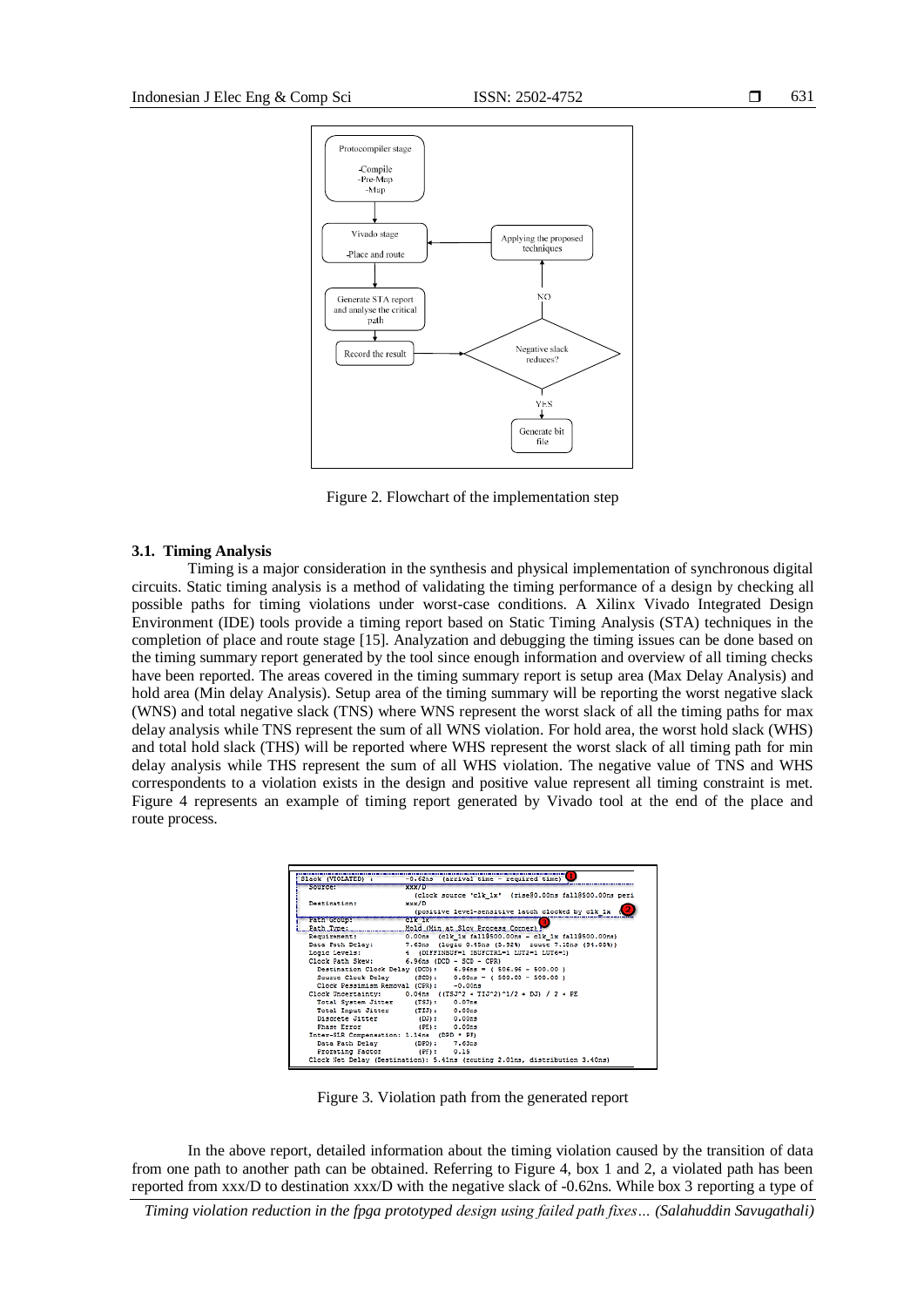the negative slack which is hold type. Based on the information obtained from the timing summary report an optimization approaches will be taken to reduce the timing violation.

## **3.2. Time Borrowing Technique**

Time borrowing technique is an approach to relaxing the tight timing requirement by allowing a failed path to borrow time from the next successive path. Both designs used in this research is a latch-based design, therefore borrowing time from one latch to the next can loosen the timing requirement for a particular path. Time borrowing technique has been applied to the violated design through the Vivado constraints. By referring to the example of timing report in Figure 4, timing violation is caused by the clk\_1x with a period of 1000ns. Therefore, as Vivado tool allows time borrowing technique to be applied through the input constraints during place and route stage, the maximum value for time borrowing is set to 500ns which is half of the clock period of clk\_1x. The circuit needs to be re-executed again through place and route stage once the input constraint is updated in order to replicate the changes in the constraints of the circuit. In order to diversify the obtained result, a few sets of experiments have been conducted based on these two types of circuit, deisgn\_1 and design\_2 with different design frequency which is 1MHz and 2MHz. Different design frequency is used to compare the effectiveness of the proposed time borrowing technique that satisfies the timing requirement in a circuit.

## **3.3. Failed Path Fixes Technique**

Based on the result obtained for the timing path by implementing the time borrowing technique, a negative slack reduction average in the circuit is only around 30% which does not satisfy the timing requirement. A further analysis has been done on the time borrowed path and is identified to have an unwanted logic group. Therefore, a time was borrowed repeatedly until the timing for a signal to travel in a specific path exceeds clock period. In order to find the root cause for the above issue, a comparison has been made between mapped schematics against the RTL code. A problem has been noticed as after the synthesis process through protocompiler tool, a master/slave latch structure with a few XORs around the latch exists, while in the original RTL design only have one latch. In the altered netlist by the protocompiler tool, the master latch operates on the high phase of the clock and slave latch operates on the low phase of the clock, while in the original RTL codes, all latches only operate on a low phase of the clock. Another problem identified during the analyzation is, the gated clock enable signal is connected to the enable signal of the slave latch through the gated clock conversion logic. The comparison between the latches in the original netlist and the modified netlist is shown in

Figure 4 and Figure 5. As per found by [16], a Vivado will mimic an always transparent latch whenever the clock is gated. Consequences of this action, as the clock is enabled, only master latch will be working while the slave latch became irrelevant since it was XOR'd twice on the data path. Meanwhile, master and slave latches are opened on opposite phase of the clock when the clock was disabled in order to ensure that the output of structure followed the input.



Figure 4. Original latches in netlist [16]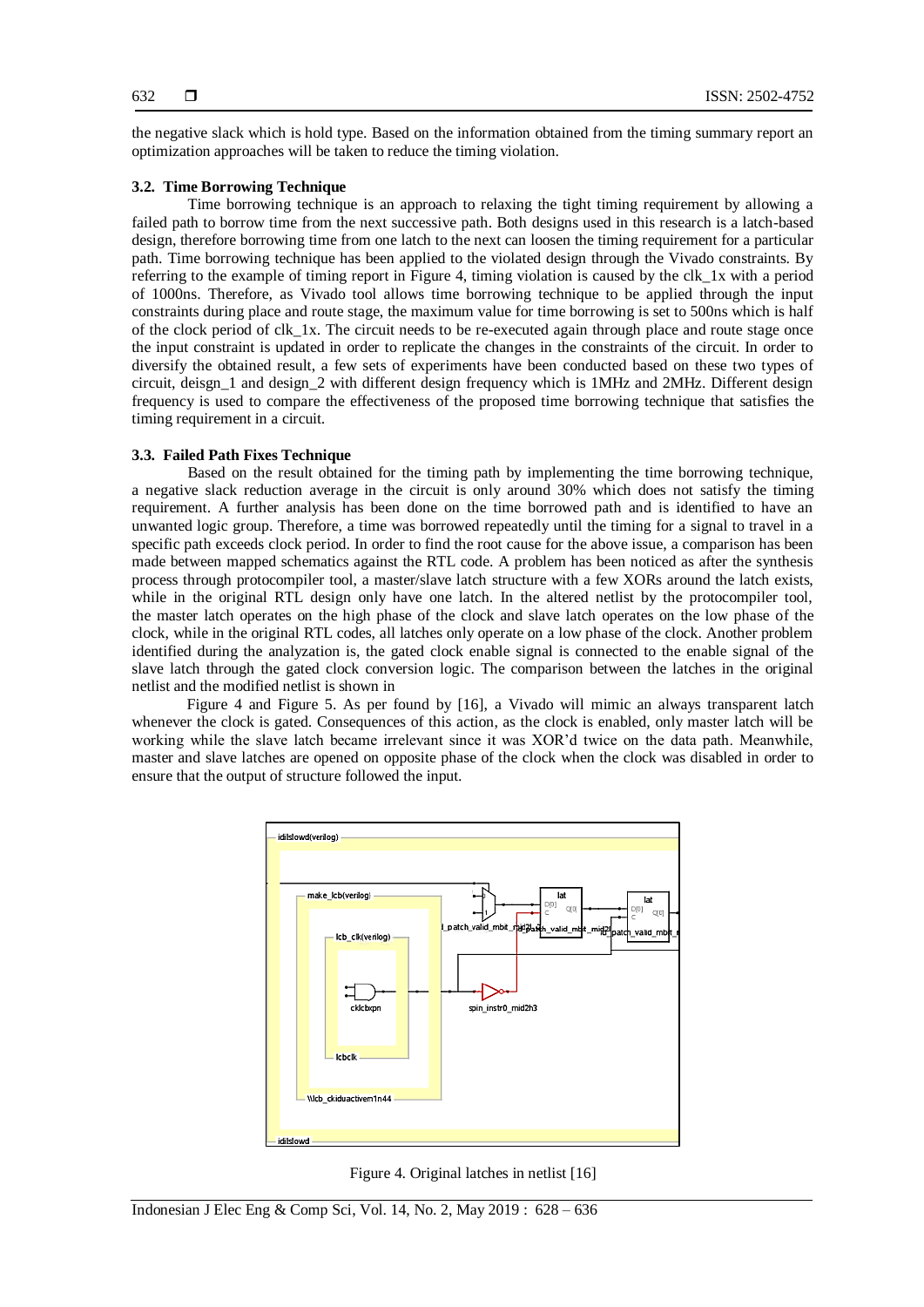

Figure 5. Latches on modified netlist after GCC[16]

Figure 6 shows differences on schematic before and after gated clock conversion on a flip-flop and latches in Xilinx Vivado implementation. Clock gate module on the clock path for flip-flop can be converted either to data path or to enable pin regardless of the clock edges. However, for latches, only high phase latches able to be converted, while for low phase latches, an always transparent latch is required if the clock is gated to be always low, which is not able to be implemented by Xilinx LDCE instances.



Figure 6. Comparison between RTL codes and GCC converted schematics

Figure 7 represent a conversion schematic where the protocompiler implements two different structures for this always transparent behavior which is master/slave latch as shown in Figure 5 and multiplexer (mux) at the output of the original latch controlled by the clock gate enable signal. Therefore, from a static timing perspective, both of these implementations create paths between the latches on the same clock phase which is causing a timing problem in a design.



Figure 7. Timing path through 3 latches

Based on the analysis made, all the timing path were created by a low clock phase latches on a clock network which is when gated, would stay high. Therefore, all path through transparent latch were identified while the clock is gated and marked as a false path since slave latch in a master/slave structure was only used when the clock is gated.

*Timing violation reduction in the fpga prototyped design using failed path fixes… (Salahuddin Savugathali)*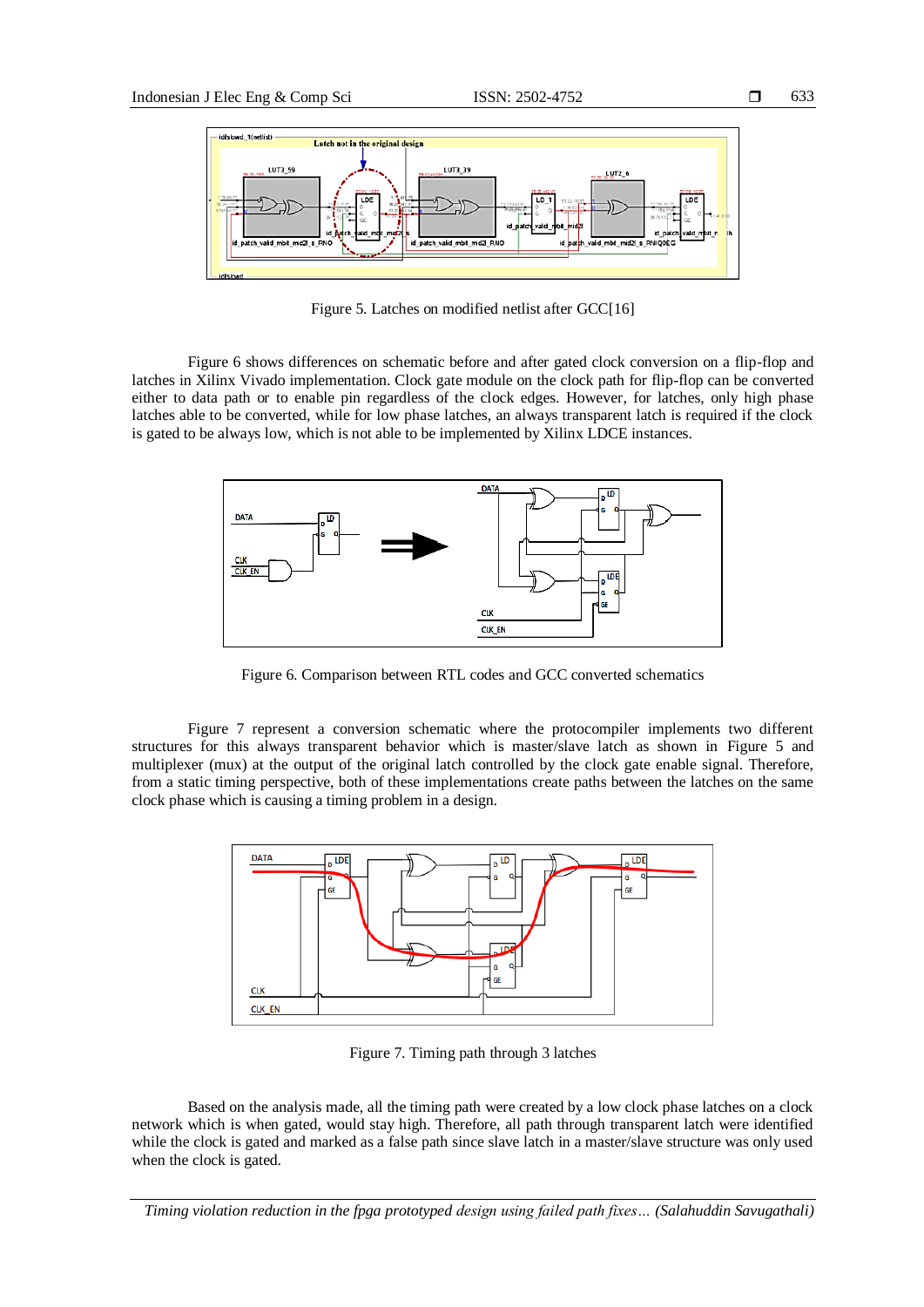Figure 8 shows the Vivado constraint that has been added to clock path clk 1 to solve path through the transparent latch which will reduce the negative slack as shown in Figure 3.

set clkix pin [get pins -leaf -of [get nets {clk ixz}] -filter {DIRECTION == IN}] set clkix cell p (get cells -of objects (get pins \$clkix pin) -filter (REF NAME == LDCE && IS G INVERTED == 1'b1)) set clkix cell [get cells -of objects [get pins \$clkix pin] -filter {REF NAME == LOCE 44 IS G INVERTED != 1'b1}} set false path -from Sclkix cell -to Sclkix cell set false path -from \$clkix cell p -to \$clkix cell p

## Figure 8. additional Vivado constraint

These techniques will be applied on both design\_1 and design\_2 respectively, where a constraint file will be prepared according to the clock that causing the timing issues in each of the design. The entire clock in the same phase will be identified and marked as a false path as shown in the first and last two lines respectively in

Figure 8 the result obtained after implementation of Time Borrowing and Failed Path Fixes techniques in the design will be compared to an original timing violation without implementing any techniques to measure the percentage of the improvement of the timing violation.

#### **4. RESULT**

In this research, the proposed Time Borrowing techniques are implemented in the synthesis level using the tool without any modification in the RTL level of the SoC design. In the meantime, failed path in the latches are also fixed to reduce the timing violation of the design. While all the proposed techniques and the implementation parameters were covered in the previous section, this section presents the analysis and discussion of numerical results gained from the implementation of the proposed techniques. Each design will be run with different FPGA clock frequency that are 1 MHz and 2MHz. These two frequency fall in the range of a workable frequency for FPGA prototyped design. In addition, the percentage of the Total Reduction (TR) is defined as in the (1), where Previous Slack (PS) and New Slack (NS) represent a slack before and after the implementation of the approached techniques respectively.

$$
TR\left(\% \right) = \frac{ps - ns}{ps} \times 100\tag{1}
$$

## **4.1. Timing Violation Result**

The performance of the proposed techniques to reduce the timing violation of an FPGA prototyped model will be measured empirically and compared in the percentage of improvement achieved with the design without any implementation of the techniques.

Table 1 represents a violation in a design before and after implementation of the proposed techniques which is using Time Borrowing and Failed Path Fixes in a latch in a design\_1 with an FPGA clock frequency of 1MHz. While Table 2 represents a result obtained for the same experiment on design\_1 with a different clock frequency which is 2MHz. Table 3 and Table 4 represents a result obtained for the experiment executed on the design\_2 with a clock frequency of 1 Mhz and 2 MHz respectively.

The obtained result is extracted from the timing summary report which is generated by the Vivado tool at the end of the place and route stage based on STA techniques. As per mentioned before, with the STA techniques all path including the false path will be covered in the report. Therefore, failed path in latches able to be detected and fixed and resulting in a huge reduction in negative slack.

Table 1. Timing Violation for A *Design\_1* with A Clock Frequency of 1mhz

| Parameter  | <b>Timing Violation</b> |            | <b>Total Reduction</b> |
|------------|-------------------------|------------|------------------------|
|            | Previous Slack          | New Slack  | (% )                   |
|            | (ns)                    | (ns)       |                        |
| <b>WNS</b> | $-11.33$                | $-0.31$    | 97.26%                 |
| <b>TNS</b> | $-184329.88$            | $-1.72$    | 99.99%                 |
| <b>WHS</b> | $-11.70$                | $-8.25$    | 29.49%                 |
| THS        | -139286.38              | $-7249.80$ | 94.80%                 |

Indonesian J Elec Eng & Comp Sci, Vol. 14, No. 2, May 2019 : 628 – 636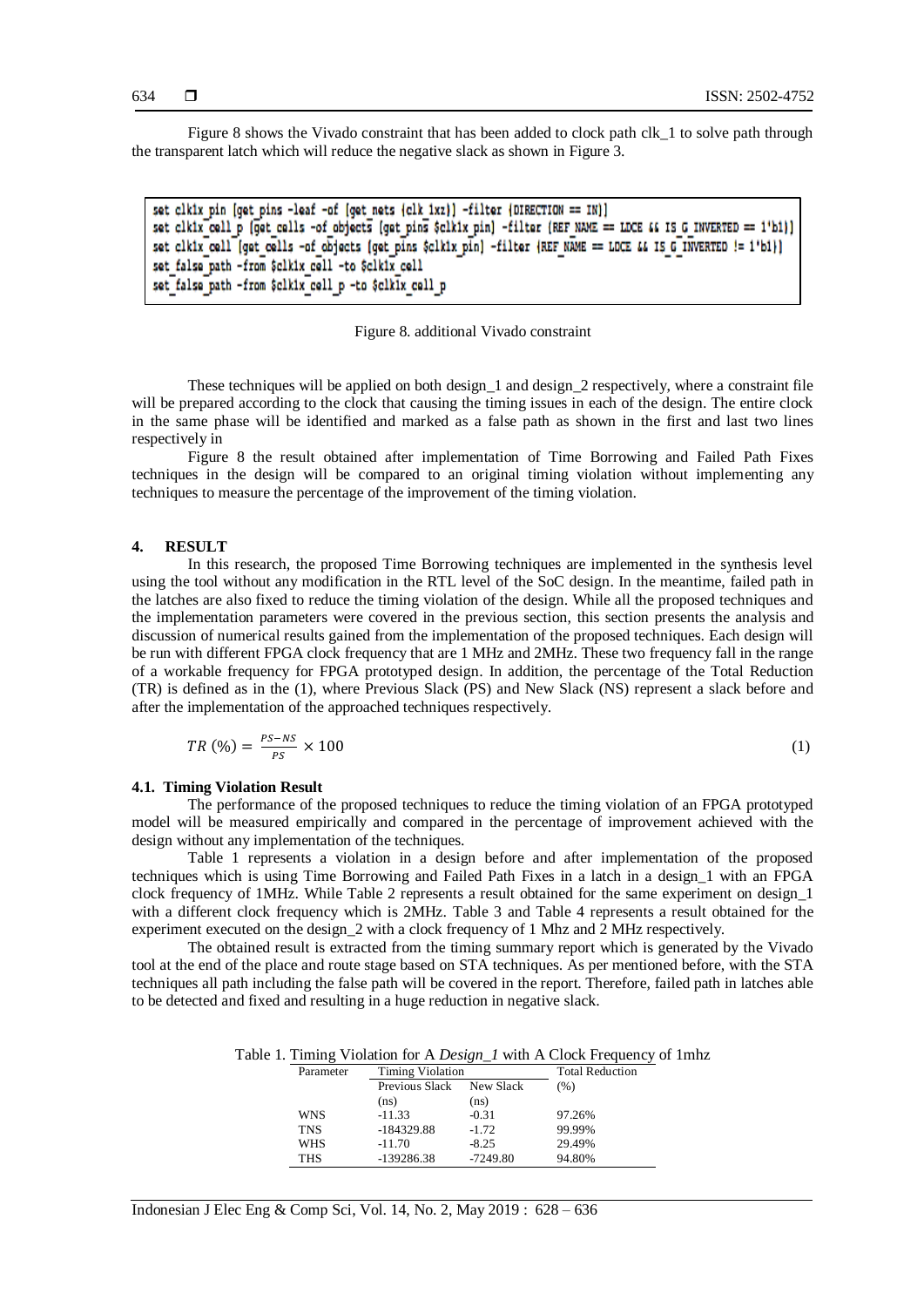Table 2. Timing Violation for A *Design\_1* with A Clock Frequency of 2mhz

| Parameter  | <b>Timing Violation</b> |            | <b>Total Reduction</b> |
|------------|-------------------------|------------|------------------------|
|            | Previous Slack          | New Slack  | (% )                   |
|            | (ns)                    | (ns)       |                        |
| WNS        | $-24.76$                | $-0.29$    | 99.97%                 |
| <b>TNS</b> | -428248.53              | $-0.90$    | 99.99%                 |
| <b>WHS</b> | $-11.70$                | $-8.34$    | 28.72%                 |
| <b>THS</b> | -139287.91              | $-7224.67$ | 94.81%                 |

Table 3. Timing Violation for A *Design\_2* with A Clock Frequency of 1mhz

| Parameter  | <b>Timing Violation</b> |           | <b>Total Reduction</b> |
|------------|-------------------------|-----------|------------------------|
|            | Previous Slack          | New Slack | (%)                    |
|            | (ns)                    | (ns)      |                        |
| WNS        | $-9.81$                 | 0.00      | 100.00%                |
| <b>TNS</b> | -910029.94              | 0.00      | 100.00%                |
| WHS        | $-4.19$                 | 0.02      | 100.48%                |
| <b>THS</b> | $-16.26$                | 0.00      | 100.00%                |

Table 4. Timing Violation for A *Design\_2* with A Clock Frequency of 2mhz

| Parameter  | <b>Timing Violation</b> |           | Total Reduction (%) |
|------------|-------------------------|-----------|---------------------|
|            | Previous Slack          | New Slack |                     |
|            | (ns)                    | (ns)      |                     |
| WNS        | $-12.50$                | $-0.027$  | 99.78%              |
| <b>TNS</b> | -915614.81              | $-0.027$  | 99.99%              |
| <b>WHS</b> | $-13.72$                | $-0.29$   | 97.89%              |
| THS        | $-1611.78$              | $-66.73$  | 95.85%              |

## **4.2. Summary for Clock Frequency**

A comparison has been made between two clock frequencies within a workable range for each FPGA prototyped design before implementation of the proposed techniques to identify the impact of increasing a clock frequency to the timing violation. Referring to Table 1 and Table 2, the early reading shows that timing violation rises directly proportional to an FPGA clock frequency. To ensure this condition, the same parameter is tested on a different design named as design 2 which can be referred from the Table 3 and Table 4. As the timing violation in a design increases directly proportional to the FPGA clock frequency, then a conclusion has been made from this experiment that as the speed of the design is increased the timing requirement become tighter to be met by latches in a design.

# **4.3. Summary on the Result for the Proposed Techniques**

Since the violation in the design is increases due to the rises in clock frequency, the proposed techniques have been applied which is Time Borrowing through a constraint by at least half of the clock period and fixes in the failed path of latches for both speeds of a design for each design, design\_1, and design\_2. Based on the result recorded for a design\_1 in Table 1 and Table 2, average more than 90% of the negative slack has been eliminated for the setup slack, worst negative slack (WNS) and total negative slack (TNS). However, challenges have been identified in reducing a hold slack, Worst Hold Slack (WHS) as only an average of 29% is reduced, but for Total Hold Slack (THS), more than 90% of negative slack is reduced. Therefore, to ensure the effectiveness of these techniques, another experiment has been done on different design, named design\_2 using the same techniques. Table 3 and Table 4 represent a result obtained for design\_2 with a clock frequency of 1MHz and 2 MHz respectively. Design\_2 with a clock frequency of 1MHz achieve an average 100% of the timing violation elimination. While for a design\_2 with 2 MHz, reduction in a timing violation also is satisfied as achieving more than 90% average.

#### **5. CONCLUSION**

In this paper, Time Borrowing technique together with our proposed technique, Failed Path Fixes has been applied to reduce the timing vioaltion in the FPGA prototyped design. Two FPGA prototyped design with different number of logic blocks have been used. A failed path in the latches has been fixed by setting it as a false path through the Vivado constraint. Both techniques applied in this paper improves the total reduction of the negative slack averaging more than 90%. This is an acceptable range in the industries.